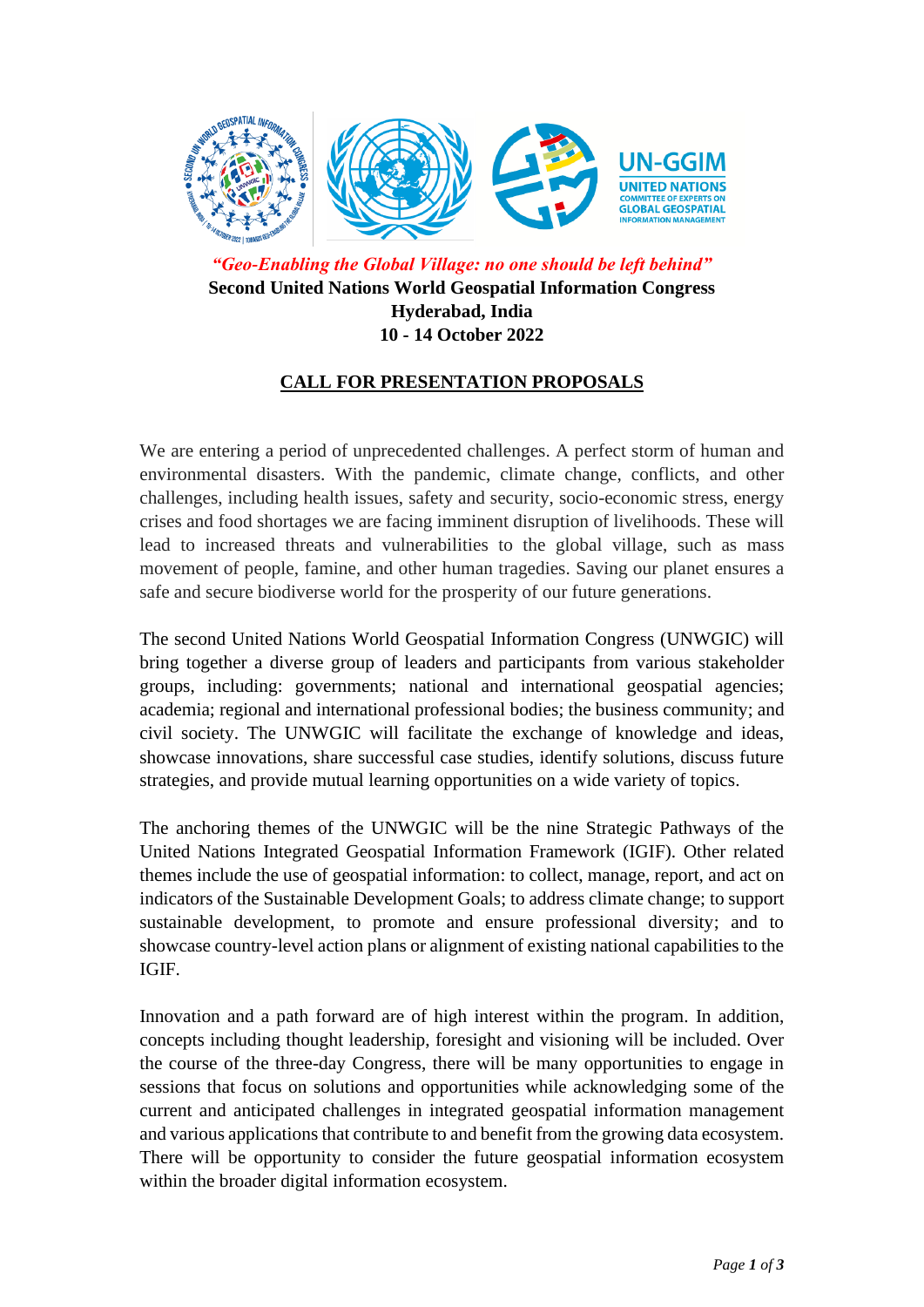The format of the UNWGIC seeks to engage and inform on knowledge and technology development, to share thinking as well as tested concepts, to stimulate dialogue, to exchange information, experiences and practices, and to chart a path toward geoenabling the global village so that no one is left behind.

We invite you to submit presentation proposals using the form accessible at [https://forms.gle/Ydsip4vQGb7rpbMy7.](https://forms.gle/Ydsip4vQGb7rpbMy7) Submissions will be considered and evaluated by the UNWGIC International Advisory Committee (IAC) for inclusion in the Congress Program.

## **INFORMATION REQUIRED**

For each proposal, please provide -

- Focal point to be contacted for follow-up on the submission (name, affiliation, and email).
- Relevance to one of the themes of the UNWGIC specify which theme to which your presentation is best associated.
- Presentation Title.
- Presentation Description short description of your topic, including focus, scope, and objectives.
- Indication of ability to finance travel to Hyderabad, India as well as accommodation during the Congress.
- Main expected impact of your Presentation.
- Speaker information: name, affiliation, gender, and email.
- If other presentations are proposed from the same organization on a similar theme, indicate if there is preference to keep the presentations in the same session.

## **SUGGESTED THEMES**

Cognizant of the UNWGIC theme, "*Geo-Enabling the Global Village: No one should be left behind*", the suggested themes include:

- 1) Governance and institutions.
- 2) Policy and legal.
- 3) Financial.
- 4) Data.
- 5) Innovation.
- 6) Standards.
- 7) Partnerships.
- 8) Capacity and education.
- 9) Communication and engagement.
- 10) Implementing the Integrated Geospatial Information Framework with countrylevel Action Plans.
- 11) The future geospatial information ecosystem.
- 12) Delivering national priorities and 2030 Agenda for Sustainable Development.